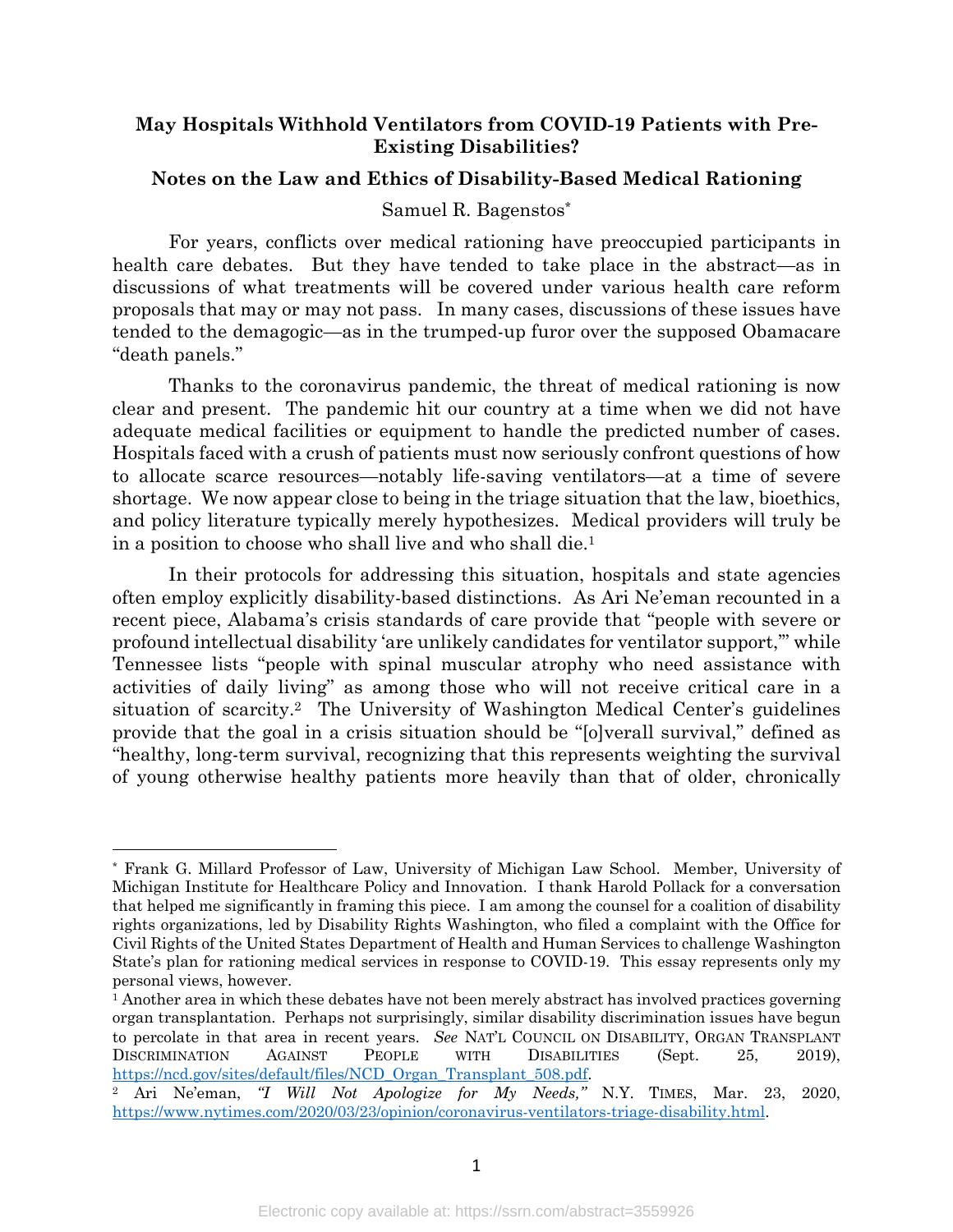debilitated patients."3 Guidelines promulgated by the Washington State government provide that, in deciding whether to administer life-saving treatment to an individual, hospitals should look to the individual's "baseline [*i.e.*, pre-coronavirus] functional status" and should accordingly "consider [pre-existing] loss of reserves in energy, physical ability, cognition and general health."4 An individual with a disability, along with several state and national disability rights organizations, recently filed an administrative complaint against the State of Washington alleging that these and other provisions violate the federal disability discrimination laws.5

In this essay, written as this crisis unfolds, I argue that disability-based distinctions like these do indeed violate the law. The Americans with Disabilities Act, the Rehabilitation Act, and the Affordable Care Act all prohibit health care providers from discriminating against qualified individuals with disabilities because of their disabilities. The explicit discrimination embodied in policies like those of Washington State on its face violates these prohibitions. Nor can medical providers simply define disabled patients as being "unqualified" because of disabilities that do not affect the ability to ameliorate the condition for which treatment is sought. Longstanding and authoritative interpretations of the law bar the use of such circular techniques to insulate disability discrimination from legal challenge.

Although a proper interpretation of the law may permit medical providers to use disability as a basis for a rationing decision where an individual's underlying disability will kill the individual in the immediate term regardless of the treatment, those circumstances will be narrow. And a proper interpretation of the law requires assurances that such imminent-death determinations will be made based on the best available objective evidence, free from bias against people with disabilities or devaluation of their lives.

Under this interpretation of the law, which I argue is the best interpretation of the existing legal materials, medical providers would retain substantial discretion to make resource allocation decisions in a time of triage. They could make decisions based on non-disability factors. And where those factors do not dictate a decision, they could employ a lottery process. Such a process would be more fair and democratically legitimate than placing the burden on disabled individuals individuals who already experience disadvantage as a result of societal discrimination, and who disproportionately lack access to the political processes that frame policies concerning medical rationing.

In this essay, I defend that reading of the law. Part I demonstrates that practices that expressly use disability as a factor in denying life-saving treatment discriminate because of a disability. Part II argues that it would be inconsistent with the law for a health system to treat a pre-existing disability as rendering an

<sup>3</sup> Letter from David Carlson, Disability Rights Washington, to Roger Severino, Director, Office for Civil Rights, U.S. Dep't of Health & Human Services, p. 12 (Mar. 23, 2020) (quoting the hospital's policy), https://www.centerforpublicrep.org/wp-content/uploads/2020/03/OCR-Complaint\_3-23-20-final.pdf. <sup>4</sup> *Id.* at 13 (quoting the policy).

<sup>5</sup> *See id.* I am among the counsel to the complainants.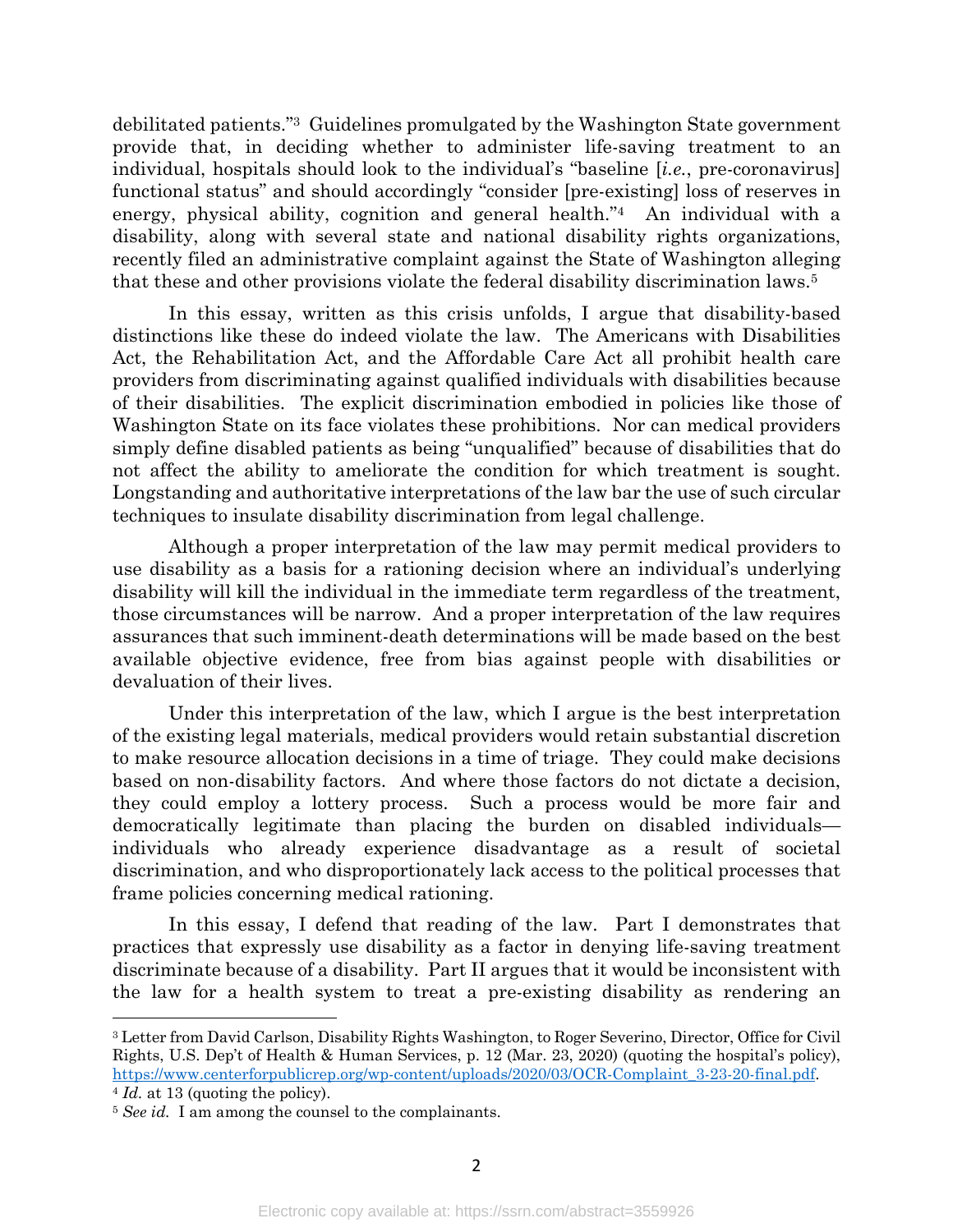individual un-"qualified" for treatment for a new condition. And Part III addresses the one significant body of precedent that might at first glance appear to stand in the way of these conclusions—the "Baby Doe" cases that date to the 1980s. As that part shows, those cases conflict with more recent, authoritative developments in the law. And they do not apply to the COVID-19 situation even on their own terms.

#### **I. Discrimination Because of Disability**

There are three major federal statutes that prohibit disability discrimination in the medical treatment context: the Americans with Disabilities Act; Section 504 of the Rehabilitation Act; and Section 1557 of the Affordable Care Act. The ADA prohibits disability-based discrimination by state and local government agencies in its Title  $II,6$  and it prohibits disability-based discrimination by private health care providers in its Title III.7 Section 504 prohibits disability-based discrimination by federal executive-branch agencies and recipients of federal financial assistance.8 And Section 1557 prohibits disability-based discrimination by health programs that receive federal financial assistance or are operated under a federal program or activity.9

Despite some slight variations in language, each of these statutes prohibits discrimination against individuals with disabilities because of their disabilities. And except for ADA Title III, all require that the disabled individual be "qualified" for the benefit or treatment they seek. Title II of the ADA provides that "no qualified individual with a disability shall, by reason of such disability," be "subjected to discrimination" by a state or local government.<sup>10</sup> Title III of the same statute says that "[n]o individual shall be discriminated against on the basis of disability in the full and equal enjoyment of the goods, services, facilities, privileges, advantages, or accommodations of any place of public accommodation."11 Section 504 phrases the prohibition in this way: "No otherwise qualified individual with a disability" shall, "solely by reason of her or his disability," be "subjected to discrimination under" a federally assisted program.12 And Section 1557 incorporates by reference the discrimination prohibition in Section 504.13

This text raises two interpretive issues relevant to medical rationing decisions. First, are those decisions being made "by reason of" or "on the basis of" disability? Second, are the disabled individuals affected by those decisions "qualified" for the treatment they seek. I deal with the issue of qualification in the next part of this essay. Here, I discuss the issue of discrimination because of disability.

<sup>6</sup> 42 U.S.C. § 12132.

<sup>7</sup> 42 U.S.C. § 12182; *see* Bragdon v. Abbott, 524 U.S. 624, 629 (1998) (Title III's definition of a covered "public accommodation" includes a private health care provider).

<sup>8</sup> 29 U.S.C. § 794(a).

<sup>9</sup> 42 U.S.C. § 18116(a).

<sup>10</sup> 42 U.S.C. § 12132.

<sup>11</sup> 42 U.S.C. § 12182(a).

<sup>12</sup> 29 U.S.C. § 794(a).

<sup>13</sup> 42 U.S.C. § 18116(a).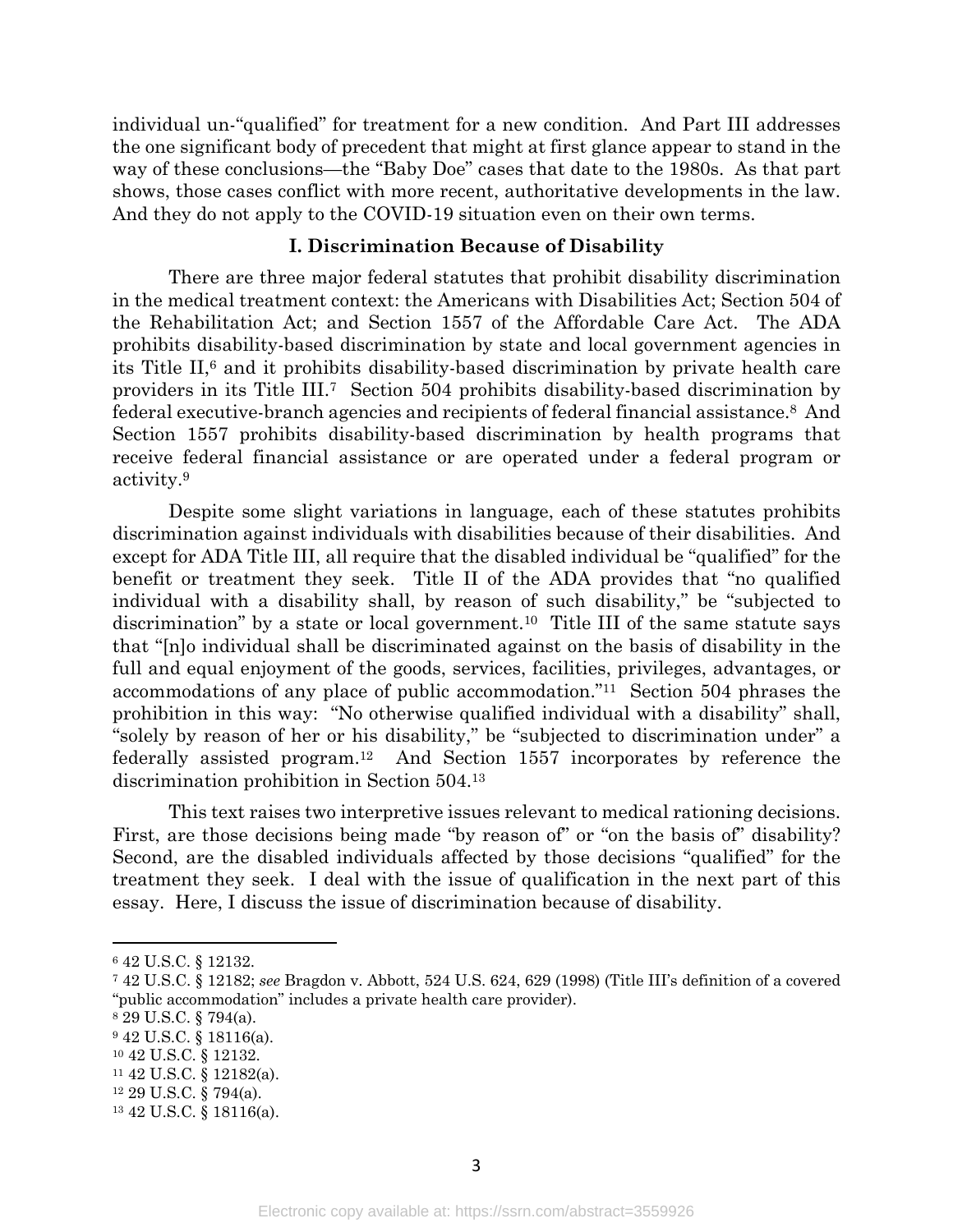Many of the rationing protocols health care providers have been preparing to use in response to COVID-19 plainly inflict discrimination "by reason of" or "on the basis of" disability. Disability is an explicit factor used to deny treatment—a factor that will be decisive in many cases.<sup>14</sup> Although issues about identifying discriminatory intent, determining appropriate reasonable accommodations, or delimiting the scope of a prohibition on disparate impact often raise serious questions under the disability discrimination laws, these protocols raise no such issues. Rather, they are straightforward examples of making treatment decisions because of disability. The harder question, to which I now turn, is that of qualification.

## **II. Are Disabled Individuals "Qualified" for Life-Saving Treatment?**

ADA Title II, Section 504, and Section 1557 (but, notably, not ADA Title III) limit their protection to "qualified" individuals with disabilities. Title II defines a "qualified" individual as someone "who, with or without reasonable modifications to rules, policies, or practices," meets "the essential eligibility requirements for the receipt of services or the participation in programs or activities provided by a public entity."15 The Rehabilitation Act doesn't contain text defining "qualified" (or "otherwise qualified," the language used by Section 504), but cases under the statute apply a similar rule: An individual is "otherwise qualified" if that individual is able, with "reasonable accommodation" if necessary, to perform the "essential functions" of the job or meet the eligibility requirements for a program.16

## **A. The General Rule: Disability** *As Such* **May Not Be a Basis for Disqualification**

The most plausible legal defense of disability-based medical rationing rules is that the affected individuals' disabilities render them un-"qualified" for the lifesaving treatment they seek. At least at the moment that we are in a triage situation, there are not enough ventilators and other resources to go around. A health system needs to deny these resources to *some* people who need them to survive. So long as medical professionals adopt reasonable criteria for making these sorts of tragic choices,17 the argument would go, those criteria should constitute the qualifications for the relevant benefit. And here, the argument would continue, it is reasonable to

<sup>14</sup> *See supra* text accompanying notes 2-4. Section 504, unlike the ADA, requires proof of discrimination "solely by reason of" disability. 29 U.S.C. § 794. Where disability status is determinative in a decision, the courts have treated the "solely" requirement as satisfied. In *Lovell v. Chandler*, 303 F.3d 1039, 1053 (9th Cir. 2002), *cert. denied*, 537 U.S. 1105 (2003), for example, the court concluded that the state violated Section 504 even though it was not the plaintiffs' disability alone, but instead their disability combined with the failure to satisfy a "restrictive income and assets test," that led to their exclusion from Medicaid. "[B]ut for their disability," the court explained, the plaintiffs would have received Medicaid under the state's QUEST program. *Id.* As a result, "those disabled persons were denied QUEST coverage by the State solely because of their disabilities; that is, had they been nondisabled, they would have received QUEST coverage." *Id.*

<sup>15</sup> 42 U.S.C. § 12131(2).

<sup>16</sup> School Bd. of Nassau County v. Arline, 480 U.S. 273, 277-278 n.18 (1987). As noted above, Section 1557 incorporates Section 504's discrimination prohibition by reference.

<sup>17</sup> The obligatory citation is to GUIDO CALABRESI & PHILIP BOBBITT, TRAGIC CHOICES (1978).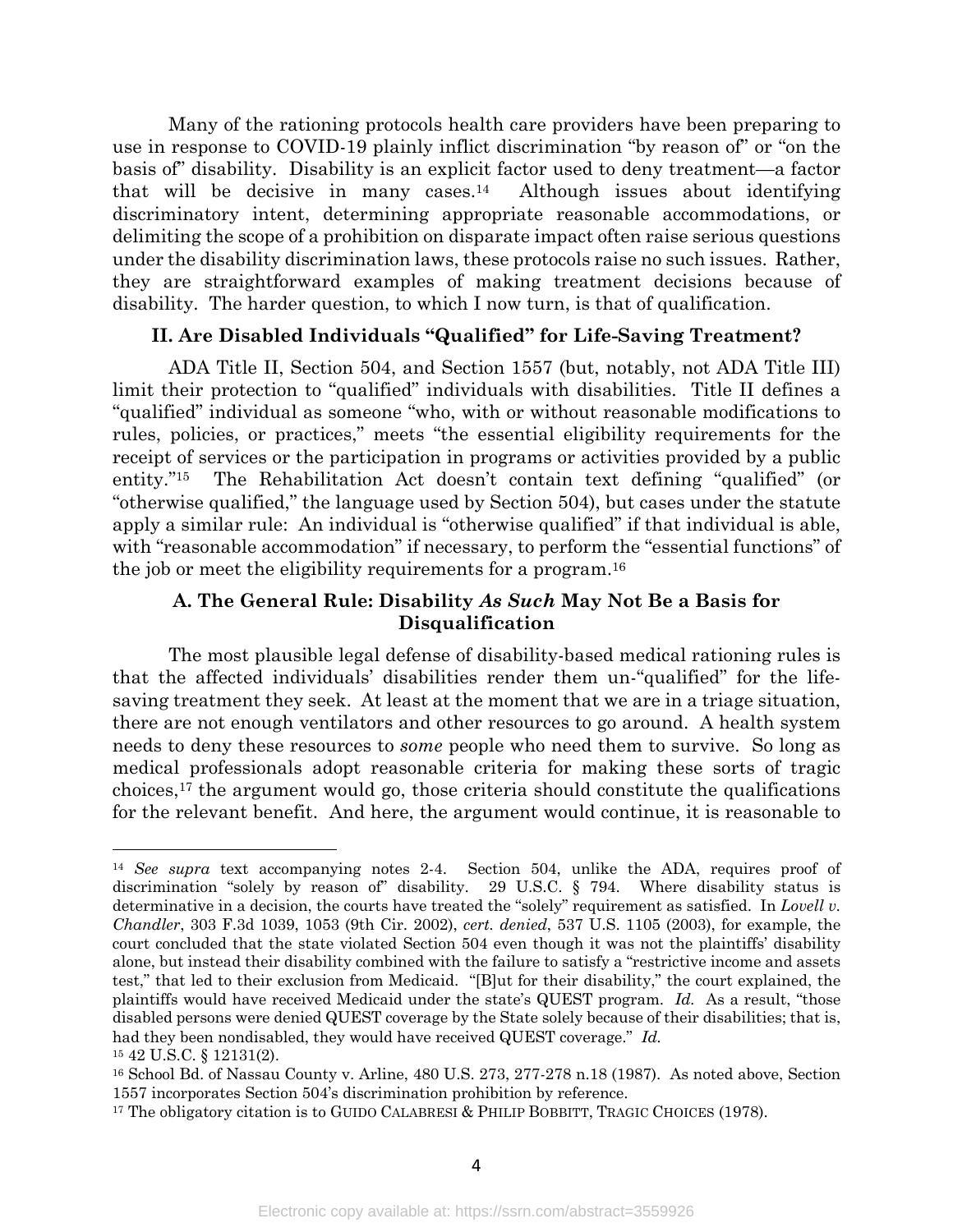choose people without underlying disabilities in rationing these scarce resources, because they (and perhaps society) would benefit more from receiving life-saving treatment: They would (by hypothesis) live longer lives afterwards, they would enjoy their lives more, and they would contribute more economically to society.

Whatever one thinks as a philosophical or policy matter about rationing treatment based on quality-adjusted life years—an issue on which there is contentious debate18—the argument that medical professionals can simply define disability as disqualifying seems directly foreclosed by precedent. In *Alexander v. Choate*, one of its early cases under Section 504, the Supreme Court recognized that states could not be permitted to evade the bar on disability discrimination simply by turning the absence of a disability into a qualification for a job or benefit: "'Antidiscrimination legislation can obviously be emptied of meaning if every discriminatory policy is "collapsed" into one's definition of what is the relevant benefit.'"19 Thus, the Court held that "[t]he benefit itself, of course, cannot be defined in a way that effectively denies otherwise qualified handicapped individuals the meaningful access to which they are entitled."20

To adopt the absence of an underlying disability as a qualification for receiving life-saving treatment would, at least on its face, appear to conflict with that principle. The disability discrimination laws appear to erect a strong rule that disability *as such* may never be the basis for denying individuals opportunities.

To be sure, disabilities may make it impossible or impracticable for an individual to satisfy eligibility criteria that are defined without reference to disability. A state may legitimately demand that bus drivers operate their vehicles safely; with current technology blindness is simply inconsistent with that requirement. Safe operation of motor vehicles is an interest that can be defined without any reference to disability. The recognition that some disabilities, given the current state of technology, are simply incompatible with that interest reflects a simple and uncontroversial empirical judgment.

But the insertion of disability into the medical rationing context is not like that. Refusing to allocate scarce treatment resources to patients with pre-existing disabilities does not rest on a simple and uncontroversial empirical question. It rests on a series of questions of value: What should we be seeking to maximize when we allocate scarce health care resources? Lives saved, quality of life, prospective economic output of those we save, or what? How do we determine quality of life? Do

<sup>18</sup> For a disability-focused critique, see NATIONAL COUNCIL ON DISABILITY, QUALITY-ADJUSTED LIFE YEARS AND THE DEVALUATION OF LIFE WITH A DISABILITY (2019), https://ncd.gov/sites/default/files/NCD\_Quality\_Adjusted\_Life\_Report\_508.pdf. For a nice summary of the ethical literature on the problematic nature of relying on QALYs in this way, see Jerome Bickenbach, *Disability and Health Care Rationing*, STANFORD ENCYCLOPEDIA OF PHILOSOPHY (Edward N. Zalta, ed., Spring 2016), https://plato.stanford.edu/archives/spr2016/entries/disability-care- $\frac{\text{rational}}{19}$  Alexander v. Choate, 469 U.S. 287, 301 n.21 (1985) (quoting the Solicitor General's brief).

<sup>20</sup> *Id.* at 301.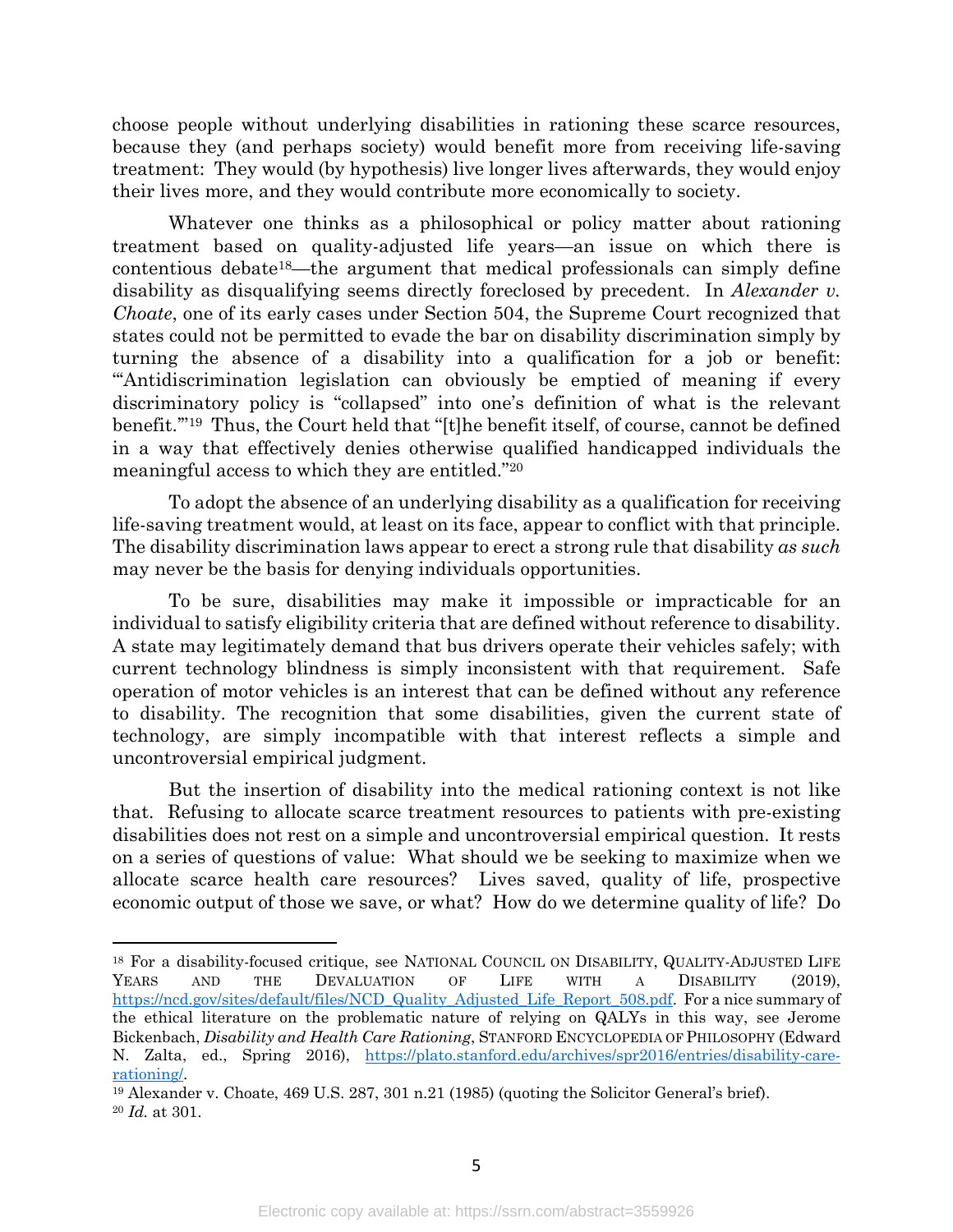impairments to physical or mental functions necessarily limit an individual's quality of life? What if the people who experience those impairments do not think  $\delta^{2^{21}}$  It is practically difficult, if not conceptually impossible, to disentangle our answers to those questions from our judgments about disability and the value of life with a disability.22

Even when we answer what seem like the purely empirical questions here, our answers are likely to be inflected by our underlying views about disability and (overt or implicit) biases against disabled people. Medical rationing decisions are made in times of great uncertainty. They involve prognoses (about the possibility of recovery and the quality of life following recovery) that are themselves uncertain. It is natural for anyone deciding under such conditions to be guided by their underlying values and biases (even if only unconsciously) in resolving those uncertainties. And there is ample evidence of widespread bias against disability among medical professionals  $23$  a problem that is exacerbated by the underrepresentation of disabled people among their ranks.24

Philosophers could debate how we should answer these questions. Some, following the views of people like Peter Singer, might argue that we should recognize that many disabilities inherently limit the quality of life, and that the quality of life ought to be central in determining how we will allocate scarce societal resources.25

<sup>21</sup> For a discussion of these issues, see *infra* text accompanying notes 34-40.

<sup>22</sup> Professor Arti Rai argues, for example, that refusing to provide a liver transplant to a person who walks with a cane, out of a concern that an alternative recipient of the liver who has no underlying impairment will experience a higher quality of life, "would systematically allocate medical resources away from all individuals with disabilities, no matter how amenable their other health difficulties were to medical treatment." Arti Kaur Rai, *Rationing Through Choice: A New Approach to Cost-Effectiveness Analysis in Health Care*, 72 IND. L.J. 1015, 1080–81 (1997). Such a decision, although expressed in quality-of-life terms, would in fact betray a "much broader, highly problematic purpose of categorically judging all persons with disabilities less worthy than nondisabled persons of receiving any sort of medical treatment." *Id.* at 1081.

<sup>23</sup> *See, e.g.,* Carol J. Gill, *Health Professionals, Disability, and Assisted Suicide: An Examination of Revelant Empirical Evidence and Reply to Batavia*, 6 PSYCHOL. PUB. POL'Y & L. 526, 530 (2000); Tom Shakespeare, Lisa Iezzoni & Nora E. Groce, *Disability and the Training of Health Professionals*, LANCET, vol. 374, iss. 9704, at P1815 (Nov. 28, 2009); *see generally* NAT'L COUNCIL ON DISABILITY, MEDICAL FUTILITY AND DISABILITY BIAS 29 (Nov. 20, 2019) ("Several studies have demonstrated that health care providers' opinions about the quality of life of a person with a disability significantly differ from the actual experiences of those people. For example, one study found that only 17 percent of providers anticipated an average or better quality of life after a spinal cord injury (SCI) compared with 86 percent of the actual SCI comparison group. The same study found that only 18 percent of emergency care providers imagined that they would be glad to be alive after experiencing a spinal cord injury, in contrast to the 92 percent of actual SCI survivors.") (footnotes omitted), https://ncd.gov/sites/default/files/NCD\_Medical\_Futility\_Report\_508.pdf; Letter from David Carlson to Roger Severino, *supra* note 3, at 8-11 (collecting extensive evidence of medical bias against disability).

<sup>24</sup> *See* Samuel R. Bagenstos, *Technical Standards and Lawsuits Involving Accommodations for Health Professions Students*, 18 AMA J. ETHICS 1017 (2016).

<sup>25</sup> For Singer's views on using quality of life in resource allocation decisions, see JOHN H. MCKIE, PETER SINGER, HELGA KUHSE & JEFF RICHARDSON, THE ALLOCATION OF HEALTH CARE RESOURCES: AN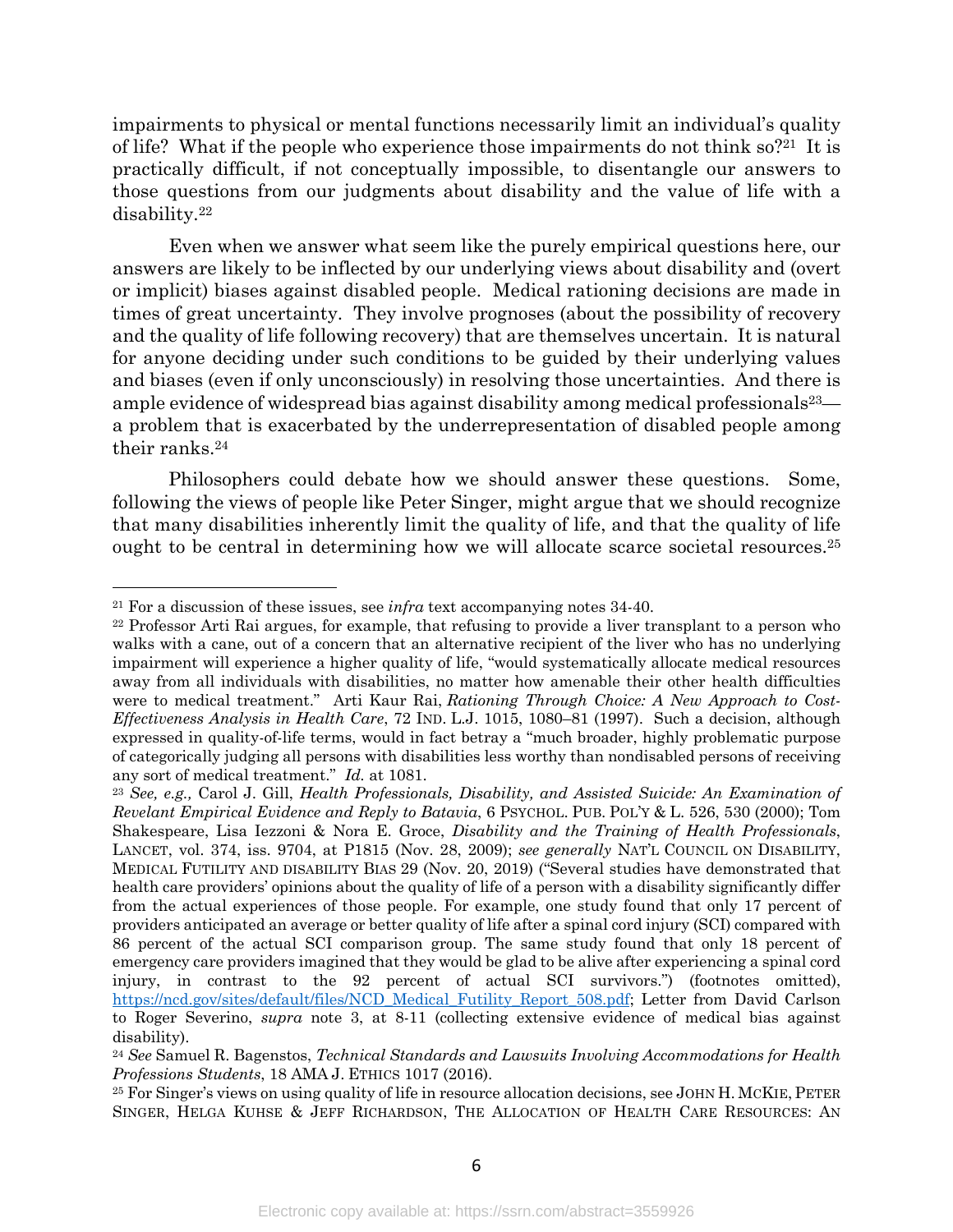Others might take the view that national productivity is the most important factor. Still others might disagree and argue that the quality of life is inherently subjective, and that a purely productivity-focused view improperly reduces human beings to nothing more than "embodied net marginal product."<sup>26</sup>

One way of reading the disability discrimination laws, though, is as resolving those debates—at least insofar as the question is whether the absence of a disability can in and of itself be a qualification for needed medical treatment. Perhaps because of a fear that disability-based decisions will reflect irrational bias, or perhaps out of some broader commitment to disability equality, Congress decided to bar the use of disability, standing alone, as a (dis)qualification for the receipt of needed benefits from the government or other medical providers.

And there is a good reason—beyond the widely repeated axiom that no one is above the law—to treat the disability discrimination laws as resolving these debates. That reason is democratic legitimacy. People with disabilities have faced a long history of exclusion from democratic participation.<sup>27</sup> Often, that exclusion has been overt, as in the denial of the right to vote to those under guardianship.<sup>28</sup> Often, the exclusion has resulted from an accumulation of decisions that made it impossible for many disabled people to have access to the political process.<sup>29</sup> When government institutions make decisions that deny people with disabilities important benefits, we should therefore worry that those decisions lack legitimacy: They were likely taken without the equal participation of those who are the most affected. We should especially worry when the consequences of those decisions are literally life and death.

By contrast, the enactment of the disability discrimination laws did not exclude the *non*disabled—those likely to lose out from a move that denies medical providers the ability to make disability disqualifying for scarce lifesaving treatments. Perhaps it is best to think of the enactment of the ADA and its sibling laws as a veil-ofignorance moment, in which Members of Congress, accountable largely to members of the nondisabled public who did not know whether they would ever become disabled, restricted the use of disability as a qualification for important benefits. That decision has more presumptive legitimacy than a decision by those operating the health care

ETHICAL EVALUATION OF THE "QALY" APPROACH (Routledge ed. 2016). For Singer's views on disability and the quality of life, see Peter Singer, *Why We Must Ration Health Care*, N.Y. TIMES, July 15, 2009, https://www.nytimes.com/2009/07/19/magazine/19healthcare-t.html.

<sup>26</sup> Samuel R. Bagenstos, *"Rational Discrimination," Accommodation, and the Politics of (Disability) Civil Rights*, 89 VA. L. REV. 825, 876-878 (2003). The phrase comes from Mark Kelman, *Market Discrimination and Groups*, 53 STAN. L. REV. 833, 835 (2001).

<sup>&</sup>lt;sup>27</sup> For a good discussion of the history of disability-based restrictions on the right to vote, see Kay Schriner, Lisa Ochs & Todd Shields, *Democratic Dilemmas: Notes on the ADA and Voting Rights of People with Cognitive and Emotional Impairments*, 21 BERKELEY J. EMP. & LAB. L. 437 (2000).

<sup>28</sup> *See* Samuel R. Bagenstos, *Disability, Universalism, Social Rights, and Citizenship*, 39 CARDOZO L. REV. 413, 423–24 (2017).

<sup>29</sup> *See* Matt Vasilogambros, *How Voters With Disabilities Are Blocked From the Ballot Box*, STATELINE, Feb. 1, 2018, https://www.pewtrusts.org/en/research-and-analysis/blogs/stateline/2018/02/01/howvoters-with-disabilities-are-blocked-from-the-ballot-box.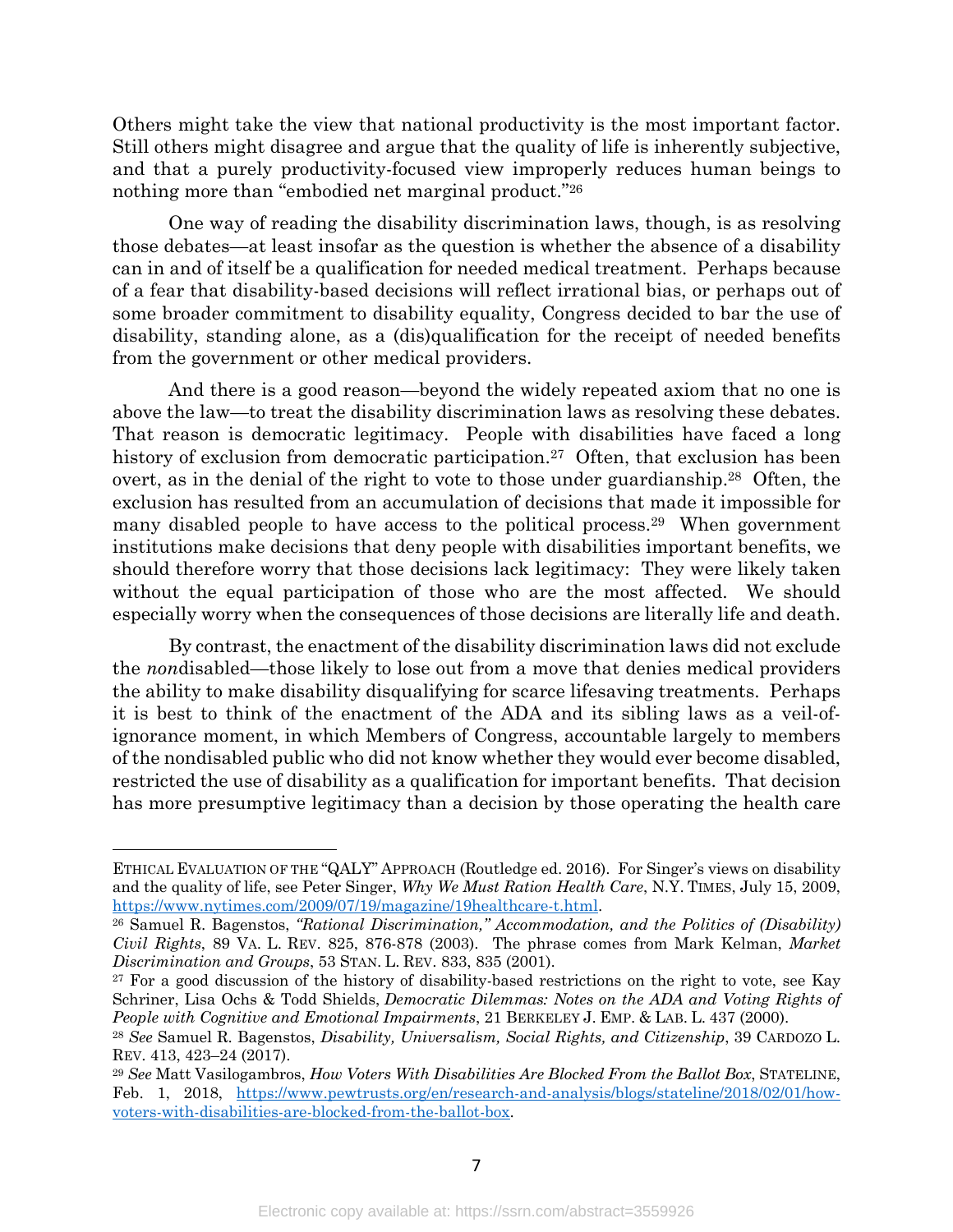system to place the burden of resource scarcity on disabled individuals—the very individuals who are most likely to have been excluded from decisions like that.

## **B. Does Defining the Qualification as "[Comparative] Ability to Benefit" Solve the Problem?**

What if we were to take the concept of qualification up a level of generality? Defenders of disability-based rationing might say that the relevant qualification for medical treatment is not the absence of disability but the ability to benefit from the treatment. And just like blindness and the bus driver, perhaps disability in many circumstances just makes it impossible (given current technology) to benefit from a treatment. If a person has a pre-existing condition such as advanced cancer that will inevitably kill them in the next week, and they then acquire coronavirus, is it sensible to say that they will benefit from ventilator treatment for their new disease if they are going to die so soon anyway? Such a person, we might say, is not qualified for treatment for the new condition.

And if we are in a triage situation, perhaps the relevant qualification is not the ability to benefit in some absolute sense, but the *relative* ability to benefit. If there simply are not enough life-saving treatments to go around, might a health care provider reasonably determine that the people who should get those treatments are the ones who are likely to live the longest, or live the fullest lives, as a result of the treatment? What makes a person "qualified" for treatment, on this view, is that the treatment will offer that person a higher marginal number of life years or qualityadjusted life years than the next person.

Perhaps one's disability is relevant to that question even if one will not die immediately after receiving the treatment. If I have a pre-existing medical condition that means that I will die ten years after receiving a successful treatment for my coronavirus, maybe we should give the treatment instead to someone whose posttreatment life expectancy is longer.30 More controversially, if I have a pre-existing medical condition that means that my life will be of a lower quality than that of another patient after receiving a successful treatment for my coronavirus, maybe we should give the treatment to the other patient.

<sup>30</sup> Even without considering any underlying disabilities, many people believe that in contexts of medical scarcity we should favor younger people over older people in deciding how to allocate lifesaving treatments. That position might be based on a principle of maximizing the marginal life years saved. If so, it might provide some support for favoring a nondisabled patient over a disabled one who is likely to live for a shorter time after a successful treatment. But it is just as likely that the common support for considering age in medical treatment is backward rather than forward looking—that it "reflects the feeling that everyone is entitled to some 'normal' span of health (usually expressed in terms of life years, e.g. 'three score years and ten'). The implication is that anyone failing to achieve this has in some sense been cheated, whilst anyone getting more than this is 'living on borrowed time'." Alan Williams, *Intergenerational Equity: An Exploration of the 'Fair Innings' Argument*, 6 HEALTH ECON. 117, 119 (1997). On this view, we may legitimately deny treatment to people who have already had their "fair innings" if that is necessary to protect others from being cheated out of the same opportunity.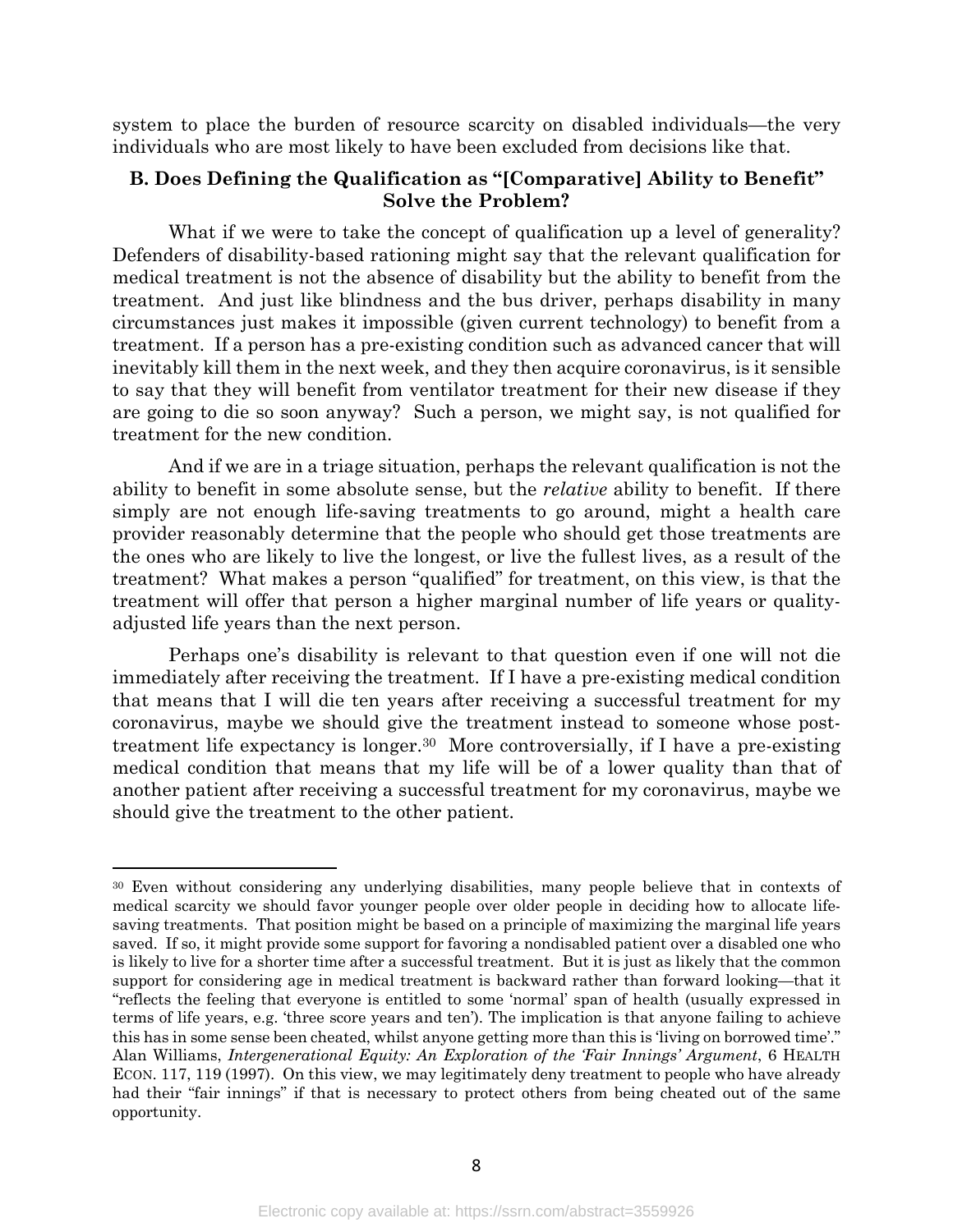In times of extreme triage of specific treatments, these arguments of course deserve serious consideration. But there are substantial problems with them. One relates to democratic legitimacy. At any given moment, there is always scarcity of all sorts of health care inputs. Even if, as the economists insist, scarcity is itself a basic fact of life, the pattern of *which* products and resources are scarce in any given place and time is significantly the result of societal decisions. That is especially true in the richest society in human history—one whose health system has a well-documented problem of waste and inefficiency.31

Disabled people have a disproportionately small amount of input into decisions about the operation of the health system. They are underrepresented among the ranks of health professionals who constitute the system, and they experience significant barriers to participating in the democratic process that regulates the system.<sup>32</sup> A significant point of the disability discrimination laws is to rectify these sorts of inequalities by forcing institutions to take equal account of the interests of disabled people when they make their decisions.

The perceived need to deny ventilators to coronavirus patients with preexisting disabilities results not from scarcity as a natural fact, but from two societal decisions: first, the decision to fail to maintain an adequate stock of ventilators to serve all patients who would need them if a pandemic broke out<sup>33</sup>; second, the decision once a pandemic breaks out to use patients' pre-existing disabilities as a basis for denying them the use of those devices. A process in which people with disabilities were equally represented vis-à-vis the nondisabled, and in which the interests of both groups were given equal concern, would not make both of these decisions. An equal process might choose to obviate the second decision by maintaining a sufficient stock of ventilators to serve every patient in the event of a pandemic. Or it might well find the costs of such a policy to be extravagant when considered in light of the other possible uses of societal resources. But it would not then place all of the burden of that decision on individuals with pre-existing disabilities. The combination of both of these policies (allowing scarcity of ventilators, while imposing the life-or-death costs of that scarcity most heavily on disabled people) bespeaks a failure of democratic legitimacy.

But there are other problems as well. When medical professionals or others determine that a disability limits the quality of a person's life, they are making a controversial normative judgment that often does not reflect the views of disabled persons themselves. "A massive body of research has demonstrated that people who

<sup>32</sup> *See supra* notes 23-29 and accompanying text.

<sup>31</sup> *See, e.g.,* Austin Frakt, *The Huge Waste in the U.S. Health System*, NY TIMES, Oct. 7, 2019, https://www.nytimes.com/2019/10/07/upshot/health-care-waste-study.html.

<sup>33</sup> *See, e.g.,* Lena H. Sun, *Inside The Secret U.S. Stockpile Meant to Save Us All in a Bioterror Attack*, WASH. POST, Apr. 24, 2018 (noting that the budget for the CDC's Strategic National Stockpile "hasn't always been able to keep up with the program's ever-growing list of needs"), https://www.washingtonpost.com/news/to-your-health/wp/2018/04/24/inside-the-secret-u-s-stockpilemeant-to-save-us-all-in-a-bioterror-attack/.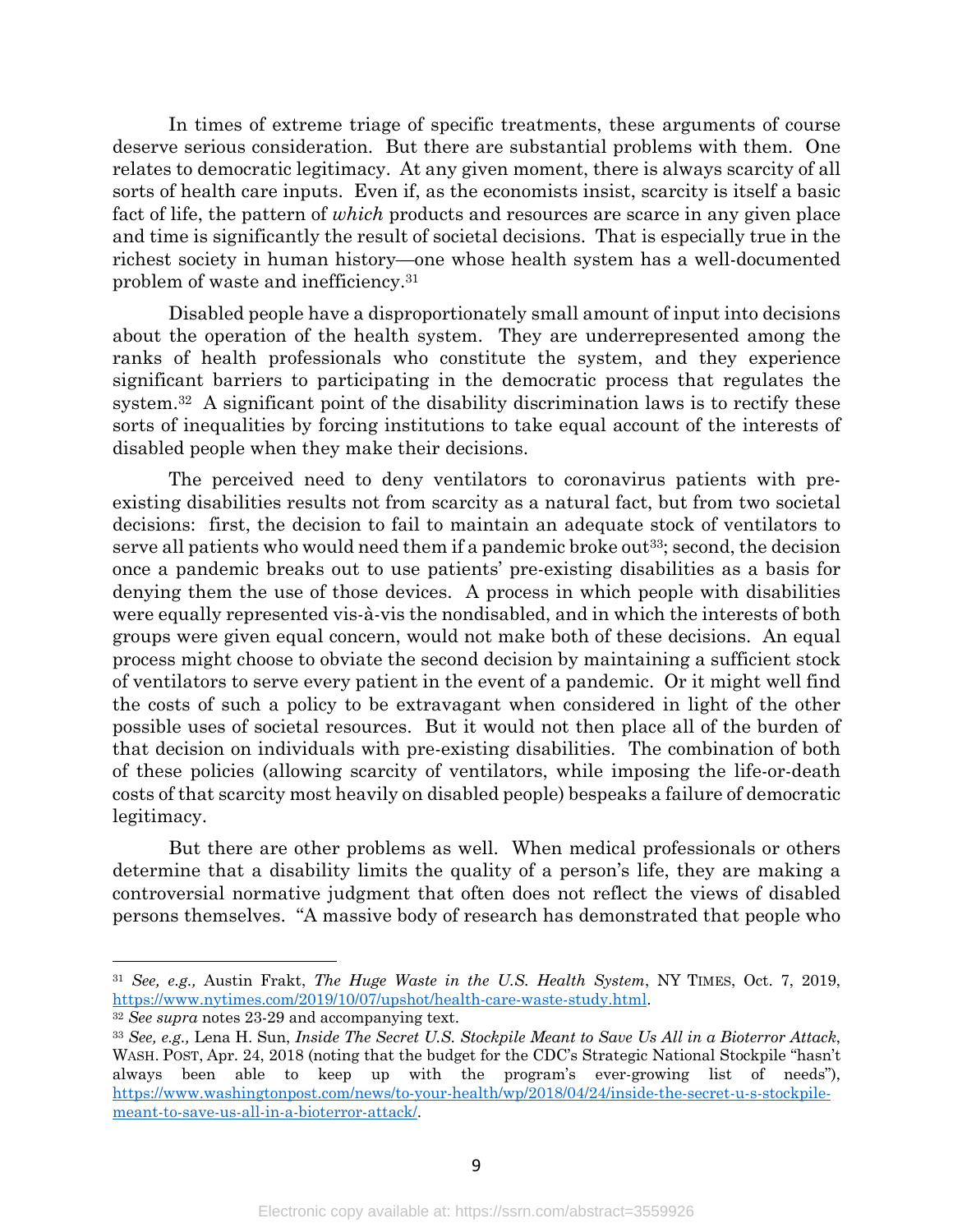acquire a range of disabilities typically do not experience much or any permanent reduction in the enjoyment of life."34 Professor Elizabeth Emens has extensively detailed the differences between what she calls the "inside" and "outside" views of disability: "From the outside, disability commonly looks like an unhappy place created by an individual medical problem for which the law sometimes provides special benefits to that individual. From the inside, disability often looks like a mundane feature of a no-less-happy life, rendered inconvenient or disabling largely by interactions with the surrounding environment, which legal accommodations alter in ways that sometimes provide benefits to many."35

To choose the "outside" view of disability held by most nondisabled people over the "inside" view held by many disabled people themselves reflects a normative choice.36 That choice might result from the devaluation of life with a disability something that seems to fly in the face of the disability discrimination laws' guarantee of equal treatment. Or it might result from a form of paternalism—an understanding that people without disabilities are better judges of the quality of a disabled life than are people with disabilities. "[P]aternalism has historically been one of the most significant contributors to the disadvantage people with disabilities experience."37 And paternalism was a principal target of the disability discrimination laws.38 Given the well-documented evidence of bias by members of the medical profession against disability, we should be especially concerned that these judgments are being made in a way that suppresses disabled people's interests and reinforces the problem of democratic legitimacy.

To the extent that disabilities do harm the quality of one's life, that is often because of discrimination and societal decisions that have rendered significant opportunities inaccessible.39 To use those harms as a justification for denying lifesaving treatment to disabled people imposes a form of "double jeopardy": Societal discrimination against people with disabilities causes them to experience less full lives, which social institutions then offer as a reason for making the further decision to deny these already disadvantaged individuals essential benefits.40

<sup>34</sup> Samuel R. Bagenstos & Margo Schlanger, *Hedonic Damages, Hedonic Adaptation, and Disability*, 60 VAND. L. REV. 745, 763 (2007).

<sup>35</sup> Elizabeth F. Emens, *Framing Disability*, 2012 U. ILL. L. REV. 1383, 1386 (2012).

<sup>36</sup> See Bagenstos & Schlanger, *supra* note 34, at 776 ("The assumed neutral baseline of non-disability is not, in fact, neutral; the preferences and experiences of people without disabilities are just as conditioned by their situations as are those of people with disabilities. Neither people with nor those without disabilities have epistemic access to the "true" enjoyment of life with a disability.") (footnotes omitted).

<sup>37</sup> Bagenstos & Schlanger, *supra* note 34, at 795.

<sup>38</sup> Samuel R. Bagenstos, *The Supreme Court, the Americans with Disabilities Act, and Rational Discrimination*, 55 ALA. L. REV. 923, 932 n.70 (2004).

<sup>39</sup> *See, e.g.*, Adrienne Asch, *Distracted by Disability*, 7 CAMBRIDGE Q. HEALTHCARE ETHICS 77, 80 (1998).

<sup>40</sup> John Harris, *QALYfying the Value of Human Life*, 13 J. MED. ETHICS 117, 119-120 (1987). Harris's version of the "double jeopardy" argument takes for granted that disability inherently limits the value of life. *See id.* at 120 ("The first disaster leaves her with a poor quality of life and QALYS then require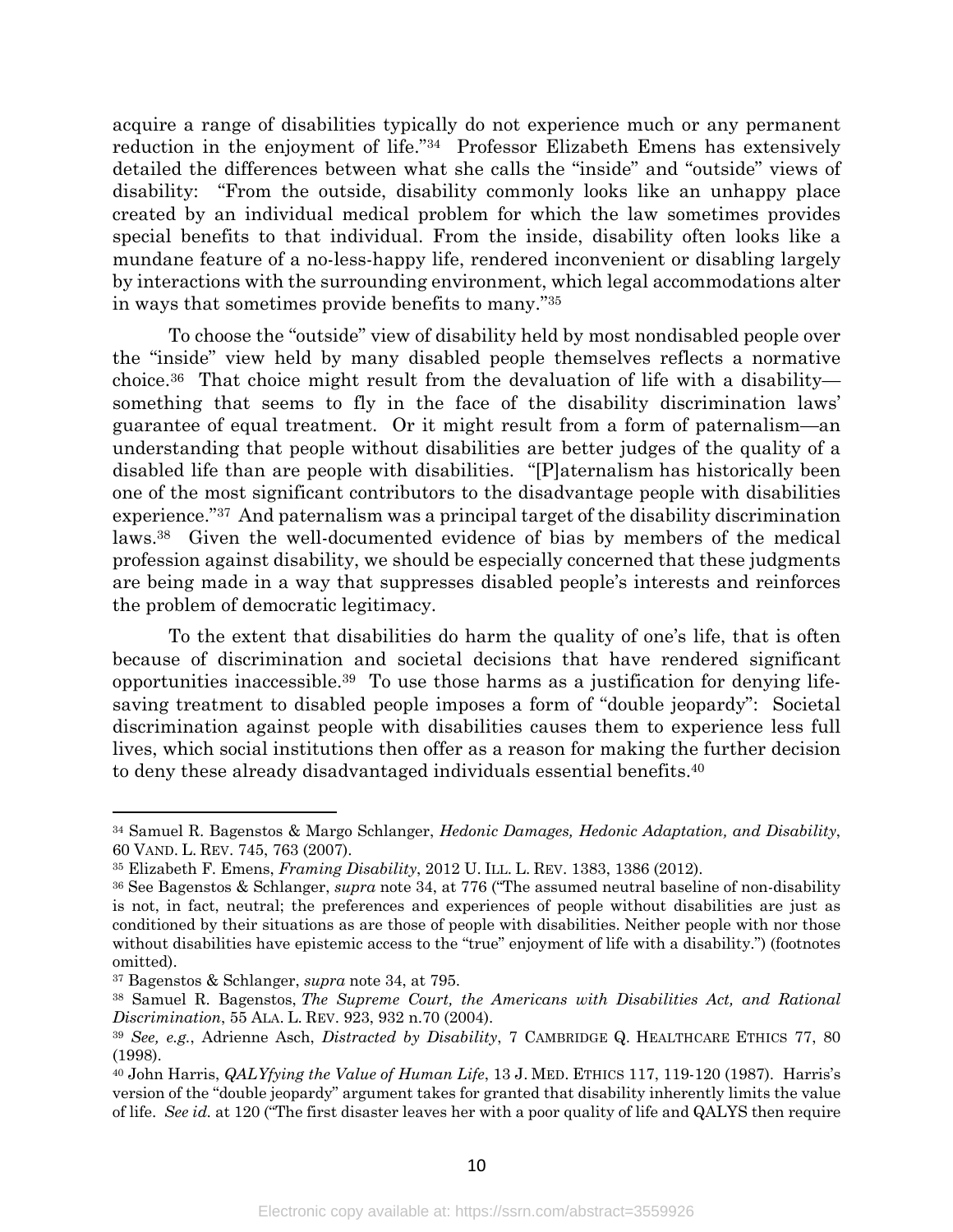It was considerations like these that led the Department of Health and Human Services, in the George H.W. Bush Administration, to reject the 1992 Oregon health reform plan. Oregon's plan implemented a form of rationing. HHS Secretary Louis Sullivan concluded that the rationing relied on quality-of-life surveys that "quantifie[d] stereotypic assumptions about persons with disabilities."41 And when Oregon's health commissioners conducted their own rankings of which conditions and treatments to prioritize, they relied on factors "including 'quality of life' and 'ability to function'"—factors that, in Sullivan's view, "expressly value a person without a disability more highly than a person with a disability in the allocation of medical treatment."42 As a result, he concluded, the proposed rationing plan did not comply with the ADA.<sup>43</sup>

If it is clear that a person's underlying disability will in fact interfere with the efficacy of the life-saving treatment, or that the person will die in the immediate term from that disability with or without that treatment, perhaps it is appropriate to say that the individual is not qualified. Here we would be applying an absolute criterion of benefit rather than the relative one that I have been discussing so far.44 But even here, humility should rule the hour. Medical professionals' biases often lead them to make unduly negative prognoses regarding their disabled patients.45 Because disability rights law is designed significantly as a check on these biases, the law should not be read to permit health providers to make futility-of-treatment decisions for their disabled patients absent truly objective, persuasive, and reliable medical evidence.

The "direct threat" defense that applies when an entity engages in disability discrimination to prevent a safety risk is instructive here. The law allows such discrimination based on a determination that the individual poses "a significant risk"

that in virtue of this she be ruled out as a candidate for lifesaving treatment, or at best, that she be given little or no chance of benefiting from what little amelioration her condition admits of."). If one believes that disability does not inherently limit the value of life, but does so largely if not exclusively as a result of society's treatment of people with disabilities, the double jeopardy point becomes even more powerful. For criticism of Harris's "double jeopardy" argument—though criticism that, like Harris, fails to appreciate the role of societal decisions in causing the harm attached to disability—see

MCKIE ET AL., *supra* note 25, at 85-97. 41 Quoted in *ADA Analyses of the Oregon Health Care Plan*, 9 ISSUES L. & MED. 397, 410 (1994). <sup>42</sup> *Id.* at 411.

<sup>43</sup> *See id.* at 409-412. For a discussion of the Oregon experience, see Samuel R. Bagenstos, *The Americans with Disabilities Act as Risk Regulation*, 101 COLUM. L. REV. 1479, 1507–08 (2001).

<sup>44</sup> Professor David Orentlicher endorses a rule like this. *See* David Orentlicher, *Destructuring Disability: Rationing of Health Care and Unfair Discrimination Against the Sick*, 31 HARV. C.R.-C.L. L. REV. 49, 72–73 (1996) ("[I]f a disabling illness seriously compromises a person's ability to benefit from an organ transplant, a physician could deny the person an organ. Otherwise, the physician should give the person the same opportunity as other candidates to benefit from a transplant."); *see also* Rai, *supra* note 22, at 1080-1081 (arguing that medical resource allocation decisions should not take account of underlying disabilities "when the medical efficacy of the intervention is in no way related to the disability").

<sup>45</sup> *See supra* note 23.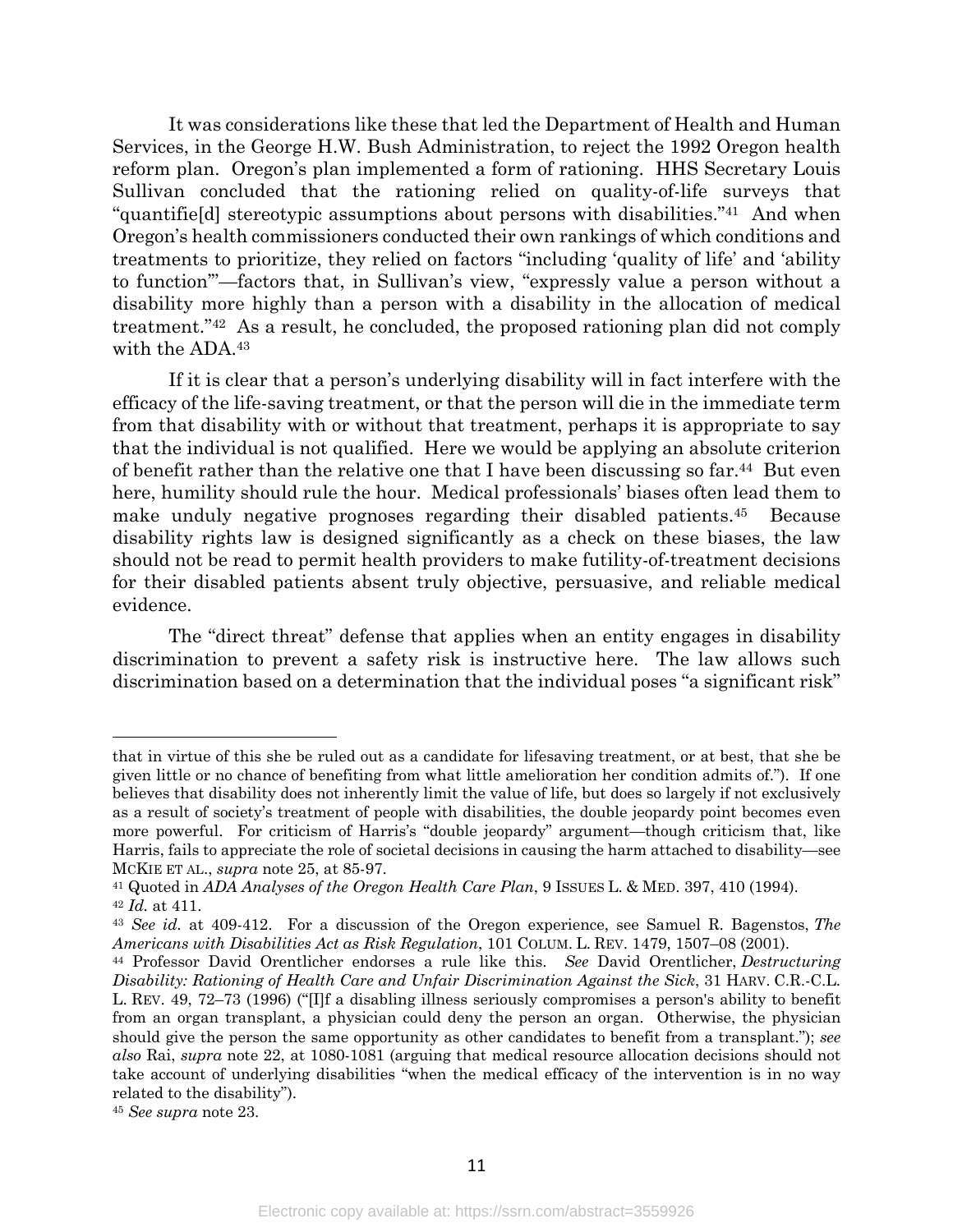that "cannot be eliminated by reasonable accommodation."46 Such a determination must rest on "the most current medical knowledge and/or the best available objective evidence" and "an expressly individualized assessment" of the disabled person.47 The law imposes these constraints to provide a check on biases that lead to exaggerated fear of safety risks stemming from disability.48

The widespread nature of medical bias against people with disabilities justifies a similarly restrictive approach here. Absent a clear, objective basis for concluding that a person will die in the immediate term as the result of a pre-existing disability a determination that should be made through procedures that protect against bias the law ought to be read to prohibit using such a disability as a basis for denying lifesaving treatment that the person seeks. And the law's requirements of reasonable modification and reasonable accommodation apply fully here and should be understood to require medical systems to take steps to ensure that those who are not qualified for life-saving treatments can become qualified.

This does not mean that medical systems must take a first-come, first-serve approach to providing life-saving treatment in triage situations. As Secretary Sullivan explained in his response to the proposed Oregon plan, a system may consider "a wide range of factors" that are "consistent with the ADA."49 "These factors include, but are not limited to, the cost of medical procedures, the length of hospital stays, prevention of death, and prevention of contagious diseases"—and indeed "any content neutral factor that does not take disability into account or that does not have a particular exclusionary effect on persons with disabilities."50 If a system does not wish to follow that path, it may allocate treatments on a lottery basis—a process that many people believe would be more fair.<sup>51</sup> But under the best reading of the disability discrimination laws, they may not deny life-saving treatment simply because a patient has a different pre-existing disability.

### **III. The "Baby Doe" Cases**

My arguments here might seem inconsistent with an older line of lower-court cases that rejected challenges to the withholding of medical treatment from newborns with developmental disabilities.<sup>52</sup> Those cases, known as the "Baby Doe" cases, appear to hold that the disability discrimination laws cannot be employed to challenge medical treatment decisions. In the leading "Baby Doe" case, *United States v. University Hospital*, the Second Circuit said that the Rehabilitation Act's

<sup>46</sup> 42 U.S.C. § 12111(3).

<sup>47</sup> Chevron U.S.A. Inc. v. Echazabal, 536 U.S. 73, 86 (2002) (internal quotation marks omitted).

<sup>48</sup> *See id.* at 85-86 & n.5.

<sup>49</sup> *ADA Analyses of the Oregon Health Care Plan*, *supra* note 41, at 411.

<sup>50</sup> *id.*

<sup>51</sup> For a discussion of different approaches, see Sheri Fink, *The Hardest Questions Doctors May Face: Who Will Be Saved? Who Won't?*, N.Y. TIMES, Mar. 21, 2020, https://www.nytimes.com/2020/03/21/us/coronavirus-medical-rationing.html. <sup>52</sup> *See* 

*See* Johnson v. Thompson, 971 F.2d 1487, 1493 (10th Cir. 1992); United States v. University Hosp., State Univ. of N.Y., 729 F.2d 144, 156 (2d Cir. 1984).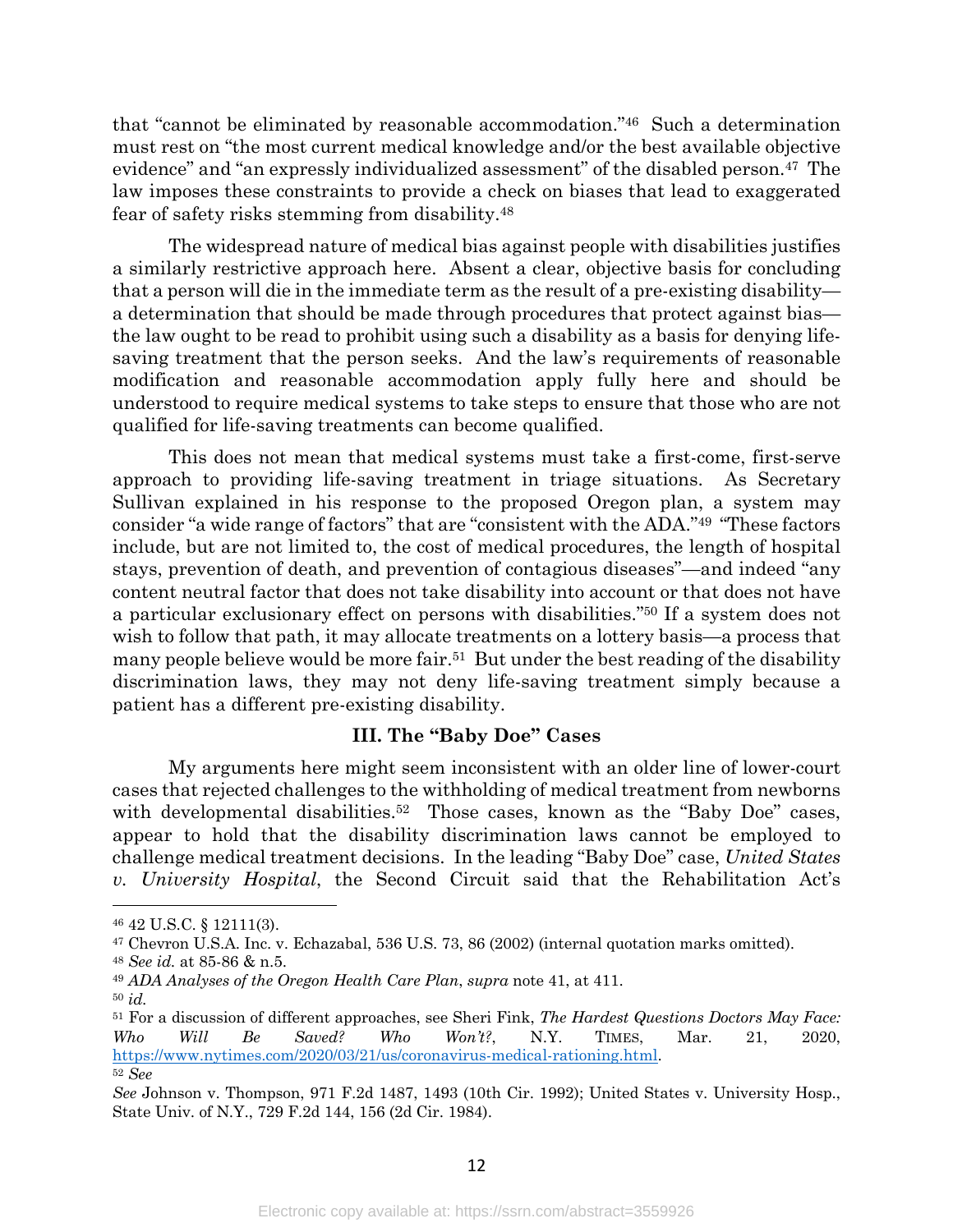"otherwise qualified" language "cannot be applied in the comparatively fluid context of medical treatment decisions without distorting its plain meaning."53 The court asserted that "[i]n common parlance, one would not ordinarily think of a newborn infant suffering from multiple birth defects as being 'otherwise qualified' to have corrective surgery performed."54 It determined that challenges to nontreatment decisions would "invariably require lengthy litigation primarily involving conflicting expert testimony to determine whether a decision to treat, or not to treat, or to litigate or not to litigate, was based on a 'bona fide medical judgment.'"55 And it concluded, based on a review of the legislative history, that "that congress never contemplated that section 504 would apply to treatment decisions of this nature."56

But there are two significant problems with relying on the "Baby Doe" cases here. First, those cases are inconsistent with more recent Supreme Court decisions. As we have seen, the court concluded in *Choate*, decided the year after *University Hospital*, that entities may not evade the bar on disability discrimination simply by turning the absence of a disability into a qualification for a benefit.57 By allowing hospitals to employ an infant's disability as the basis for determining that the child was not "qualified" for medical treatment, that is precisely what the "Baby Doe" cases did.

The "Baby Doe" cases relied on the premise that the disability discrimination laws apply only in those contexts Congress specifically envisioned.58 But the Supreme Court decisively rejected that premise in *Pennsylvania Department of Corrections v. Yeskey*.59 In *Yeskey*, the Court held that Title II of the ADA applies to discrimination against disabled individuals incarcerated in a state's prison system. Although the state argued that "Congress did not envisio[n] that the ADA would be applied to state prisoners,"60 the Court found that argument irrelevant. Even "assuming [the state's argument] to be true," the Court held, "the fact that a statute can be applied in situations not expressly anticipated by Congress does not demonstrate ambiguity. It demonstrates breadth."61 Because Title II applies to any disability-based discrimination by a "public entity," without making a specific exception for prisons, the Court refused to read such an exception into the statute. That conclusion fatally undermines the premise of the "Baby Doe" cases.

And contrary to the "Baby Doe" cases, the Supreme Court has now twice recognized that the disability discrimination laws apply in the "context of medical

<sup>53</sup> *Univ. Hosp.*, 729 F.2d at 156.

<sup>54</sup> *Id.*

<sup>55</sup> *Id.* at 157.

<sup>56</sup> *Id.*; *see also Johnson*, 971 F.2d at 1493 (adopting Second Circuit's rule from *University Hospital*).

<sup>57</sup> Alexander v. Choate, 469 U.S. 287, 301 (1985).

<sup>58</sup> *See Univ. Hosp.*, 729 F.2d at 157 ("Before ruling that congress intended to spawn this type of litigation under section 504, we would want more proof than is apparent from the face of the statute."). <sup>59</sup> 524 U.S. 206 (1998).

<sup>60</sup> *Id.* at 212 (internal quotation marks omitted).

<sup>61</sup> *Id.* (internal quotation marks omitted).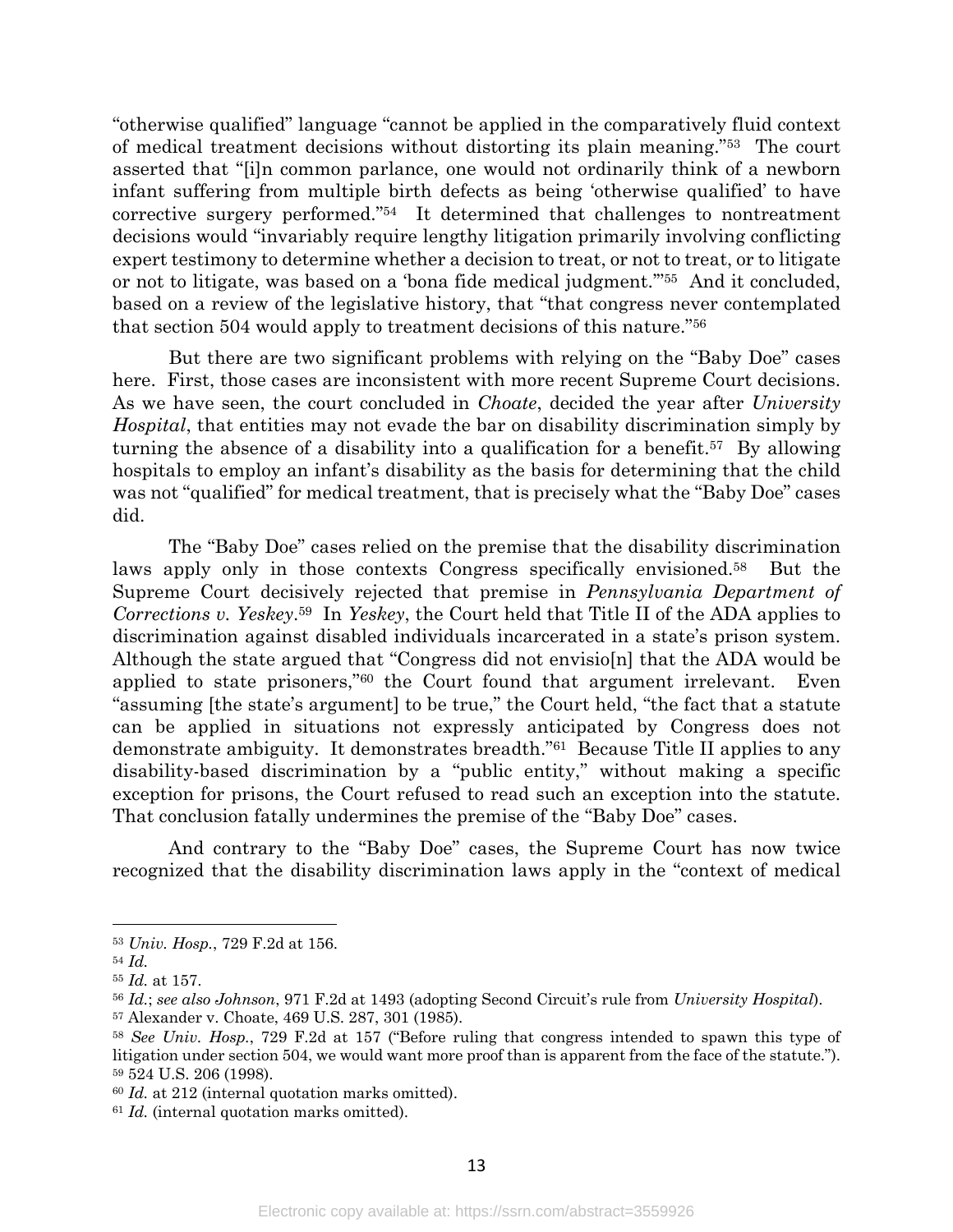treatment decisions."62 In *Bragdon v. Abbott*,63 the Court applied the ADA to bar a dentist from refusing to treat a patient because she had HIV. And in *Olmstead v.*  L.C.,<sup>64</sup> the Court held that the ADA imposes significant obligations on states regarding the provision of mental health treatment. The *Olmstead* Court disavowed any holding "that the ADA imposes on the States a 'standard of care' for whatever medical services they render, or that the ADA requires States to 'provide a certain level of benefits to individuals with disabilities.'"65 But it specifically held that States must adhere to the ADA's nondiscrimination requirement with regard to the services they in fact provide."66

Notably, when the Supreme Court addressed the "Baby Doe" issue, in *Bowen v. American Hospital Association*,<sup>67</sup> it did not embrace *University Hospital*'s position that the Rehabilitation Act does not cover medical treatment decisions. Justice Stevens's plurality opinion rested on a very narrow ground. He concluded that a hospital's withholding of treatment to disabled infants did not violate the statute where the parents of those infants refused to consent to the treatment: "without the consent of the parents or a surrogate decisionmaker the infant is neither 'otherwise qualified' for treatment nor has he been denied care 'solely by reason of his handicap."<sup>68</sup> Chief Justice Burger concurred in the judgment to make five votes for Justice Stevens's bottom line, but he issued no opinion to explain his reasoning.69

In *Bowen*, not a single justice on the Supreme Court endorsed the Second Circuit's *University Hospital* holding. And the Court's subsequent cases stand in conflict with the Second Circuit's decision. Those decisions do not provide a basis for exempting medical rationing from the disability discrimination laws.

There is a second reason why the lower-court "Baby Doe" cases cannot save the discriminatory medical rationing decisions that are being adopted in response to the coronavirus pandemic. Those cases embraced a rule that the disability discrimination laws do not apply to a decision to deny treatment *based on the disability itself being treated*. The Second Circuit explained its position in *University Hospital*: "*Where the handicapping condition is related to the condition(s) to be treated*, it will rarely, if ever, be possible to say with certainty that a particular decision was 'discriminatory'."70 The Second Circuit's argument was intuitive. If a disability is the reason why an individual needs the medical treatment in the first place, how can the refusal to provide that treatment discriminate on the basis of disability? There is no comparator who *lacks* that disability who was being treated better. For this reason, the Tenth Circuit, in its case relying on *University Hospital*,

<sup>62</sup> *Univ. Hosp.*, 729 F.2d at 156.

<sup>63</sup> 524 U.S. 624 (1998).

<sup>64</sup> 527 U.S. 581 (1999).

<sup>65</sup> *Id.* at 603 n.14.

<sup>66</sup> *Id.*

<sup>67</sup> 476 U.S. 610 (1986).

<sup>68</sup> *Id.* at 630 (plurality opinion of Stevens, J.).

<sup>69</sup> *See id.* at 648 ("CHIEF JUSTICE BURGER concurs in the judgment.")

<sup>70</sup> *Univ. Hosp.*, 729 F.2d at 157.